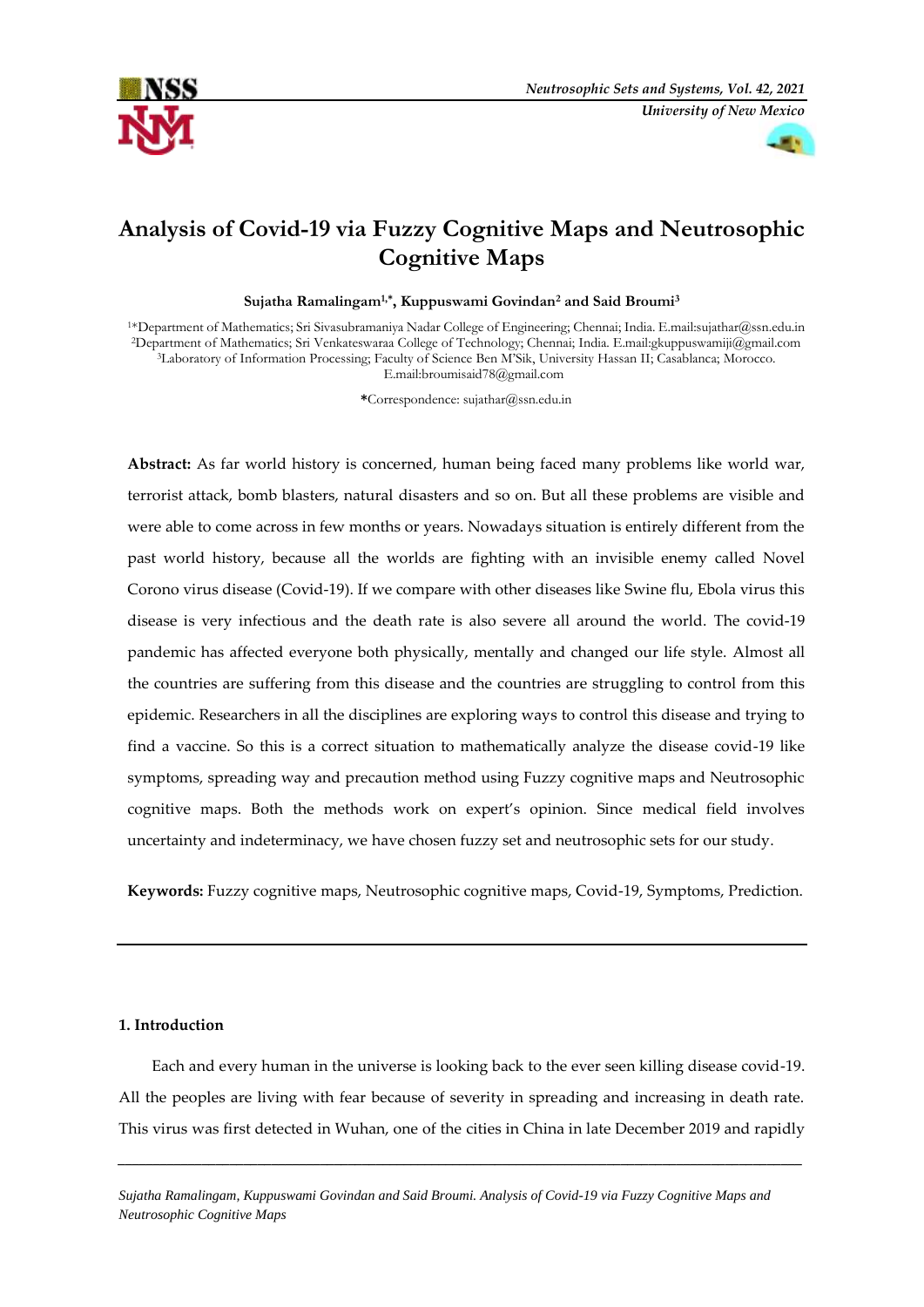spread in more than 100 countries within few months. It has been declared as a Pandemic by WHO in March 2020. As a precaution, all the countries have declared lock down, working class have been working from home, people are advised to maintain social distance in the public place, continuous hand washing using sanitizer after returning from public place, compulsory wearing mask, avoiding unnecessary outing, online classes for students and so on. But still control of this disease is a challenge. So far there is no prescribed medicine to cure this disease. Various researches is actively going on to study the nature of the virus and to find a vaccine.

On the other hand, all the countries are experiencing an economic downturn because of continuous lockdown. Small merchants, farmers, building contractors and migrant workers are having a hard time. After hundred years, the world is facing a very big disaster because of disease. So we have to put more effort to save from this destruction. As a part of this we have to first create awareness about this disease to the society. To create awareness in the sense this study helps to analysis this disease using fuzzy technique and an extension of fuzzy, called neutrosophic theory. The question is whether this fuzzy techniques is suitable for our study?. The answer is the crisp value 'yes'. Since, for any kind of prediction of (new deadly) diseases or to identify, in the beginning stage there is no crisp answer in the medical field. i.e we cannot say 'yes' or 'no' for the disease during the first examination of the patient. The physician is always in the fuzzy state, because of the complexity of the human body, common or similar symptoms for many disease. We can also say it is indeterminant (extension of fuzzy) to identify the disease for the physician. The doctor wants many parameters like patients medical history, laboratory results, physical examination of the patient body and so on to diagnose the disease. So in comparison to the crisp set, fuzzy set gives gradual membership and also some concepts in the medical term are indeterminant, so it is suitable to use Fuzzy Cognitive Maps (FCMs) and Neutrosophic Cognitive Maps (NCMs) for our study.

This work is constructed as follows: The motivation and background is given in section-2. Necessary basic concepts needed for this study is discussed in section-3. In section-4 analysis of Covid-19 using FCMs and NCMs is presented and the conclusion of the proposed work is given in section-4.

## **2. Motivation and Background**

Decision making in the medical field involves uncertainty and indeterminancy and this motivate us to apply FCMs and NCMs in this work. In the literature FCMs and NCMs are widely applied in many fields, including medical. We will review few here. To study the uncertainty, the concept of fuzzy set was introduced by Zadeh [40]. In 1965, Bart Kosko [20] introduced FCMs as a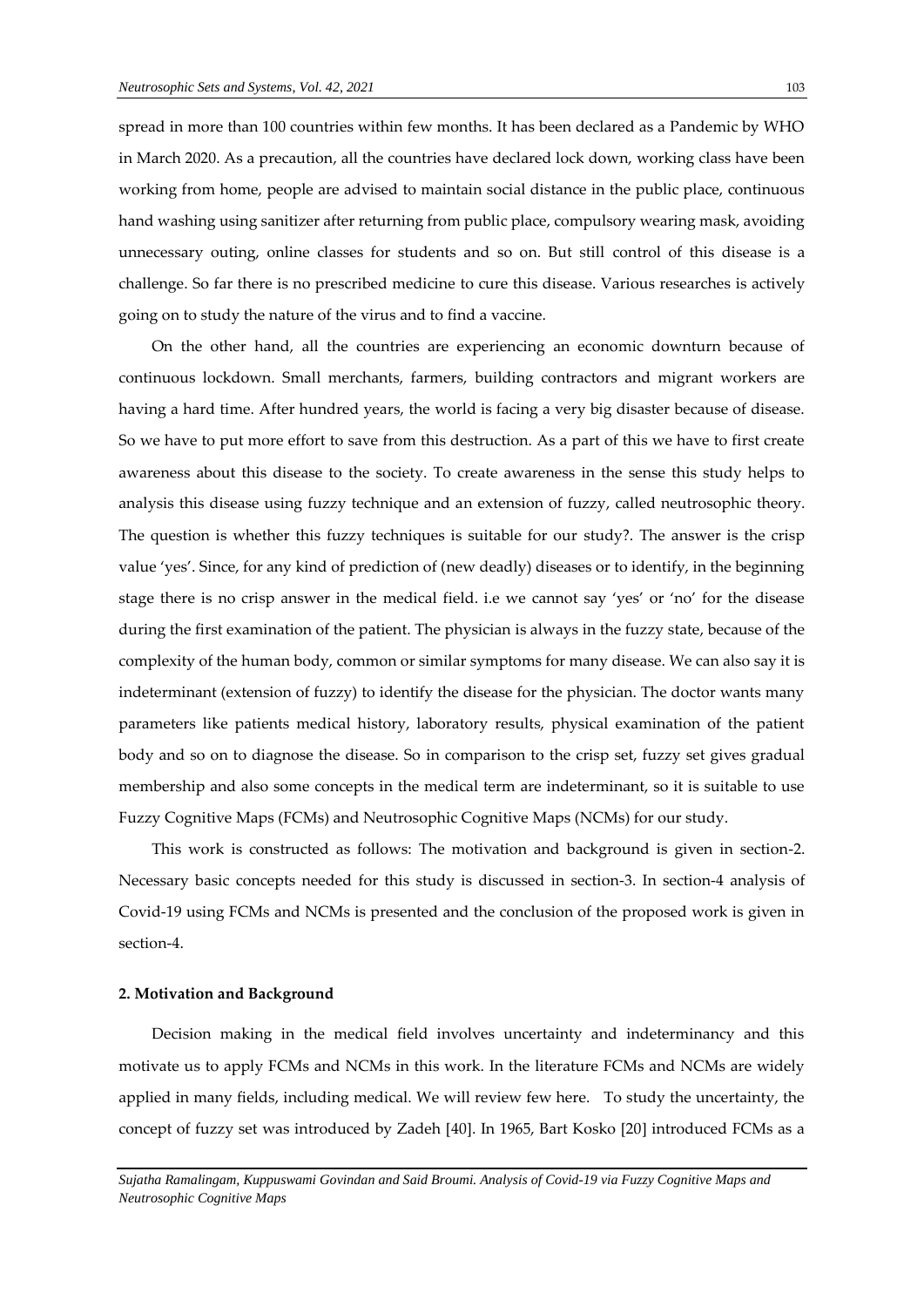combination of fuzzy logic and cognitive maps. To analysis the indeterminacy Florentin Smarandache and Vasantha Kandasamy [35] proposed the new technique called NCMs as an extension of FCMS. As a new approach, for diagnosing process of meniscus injury Antigoni et al.[5] used evolutionary type of FCMs called Dynamic Fuzzy Cognitive Knowledge Networks. In another study to identify pulmonary disease Evangelia et al. [14] applied time dependent FCMs. Gaurav[16] combined two techniques namely NCMs and Genetic algorithm for medical diagnosis.

 Neutrosophic environment is more suitable to handle indeterminate situation in medical diagnosis. So, we chosen NCMs for the proposed study. Neutrosophic sets are applied for the analysis of medical imaging. For instance, Abdel-Basset et al.[1] used Plithogenic set as a generalization of neutrosophic set for the identification of Covid-19 using primary symptoms and CT scans. Neutrosophic sets are widely applied in various fields for decision making [2, 25, 26, 27].

 For decision making in medical field, Albert William et al.[3] applied FCMs to identify the symptoms of breast cancer. For diagnosing Rheumatoid Arthristis (RAs) Chitra et al. [11] applied Gene selection and Dynamic Neutrosophic Cognitive Map with Bat Algorithm (DNCM-BA). Deepika et al. [12] used neutrosophic sets for medical image identification. For medical diagnosis research, Mumtuz Ali et al. [24] applied algebraic neutrosophic measures, Chao Zhang et al. [8] used single valued neutrosophic probabilistic rough multisets, Masooma et al.[22] proposed m-polar neutrosophic topology and shawkat [34] introduces n-valued refined neutrosophic soft sets. Nowadays most of the people in the globe are affected by diabetes. To identify risk factors caused by diabetes AshrafulAlam [6] used FCMs and Muhammad Aslam et al. [23] applied neutrosophic statistic. Nivetha [29 ] used decagonal linguistic neutrosophic FCMs to analysis the risk factors of life style disease. In another study, Vasantha Kandasamy et al. [35] applied FCMs by taking concepts as symptoms and disease. For medical decision support, FCMs are applied in [39,40].

FCM architecture is proposed for obstetrics by Chrysostomos [10]. In another application Amirkani at el. [4] Studied taxonomy, methods and applications of FCMs in medicine. For tracking urinary infection Douli et al. [13] applied FCMs using 25 clinical and 13 diagnosis concepts. As a new application Neil et al. [28] introduces FCMs in nursing research. Combining with non-linear Hebbian learning algorithm FCMs can be used for prediction of stroke by Khodadadi et al. [19]. In another study, Papageorgiou et al. [31] applied the concept of FCMs to analysis the risk factor caused by familial breast cancer. To analysis the symptoms of migraine Merlyn Margaret [21] used Induced FCMs.

For medical diagnosis Innocent et al. [18] applied various fuzzy methods like clustering, fuzzy set aggregation and type-2 fuzzy sets. For the treatment of fuzzy disease, fuzzy prototypes used by

*Sujatha Ramalingam, Kuppuswami Govindan and Said Broumi. Analysis of Covid-19 via Fuzzy Cognitive Maps and Neutrosophic Cognitive Maps*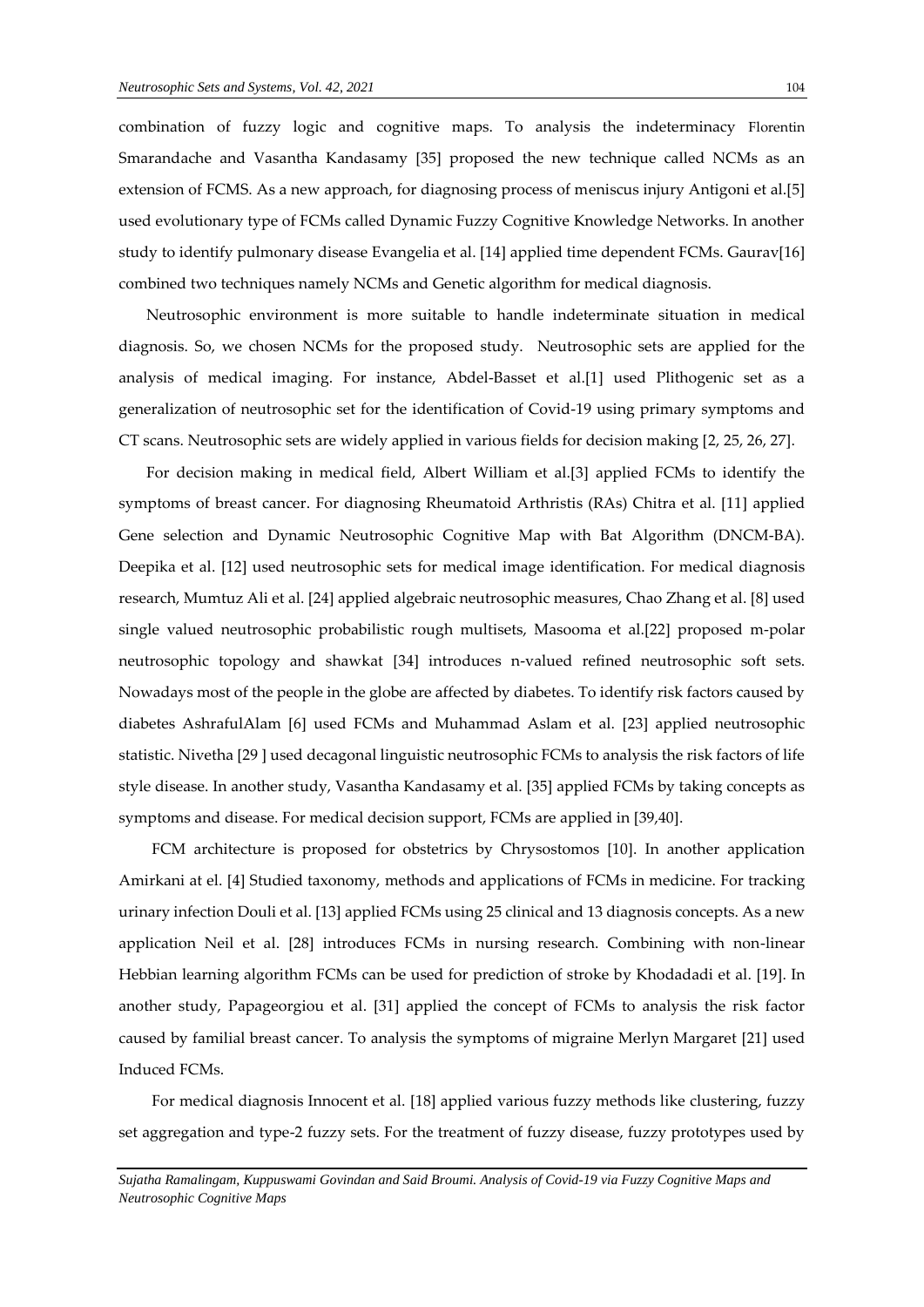Ruben et al. [32]. In another study for decision making in medical diagnosis Palash et al.[30] used an advanced distance measures on intuitionistic fuzzy sets. To diagnose the rare disease , applications in medicine using fuzzy logic and fuzzy logic inference is given in [9,15,36,38]. Type-2 fuzzy sets is used to diagnosis the common disease by Besime et al.[7]. Sundaresan et al. [37] proposed fuzzy membership matrix to identify the different treatment stages in medical diagnosis. Hamidi et al. [17] used the application of Neutro-BCK algebra for the study in covid-19 among country wise.

 From this review of literature FCMs and NCMs are widely applied in many medical field and this is another motivation for the current work.

## **3. Basic things needed for the study**

#### *3.1 Definition*

A fuzzy weighted directed graph involving concepts like policies, events etc as nodes and the link connecting them represent the casual relationship between the concepts is a FCM. If the nodes of the FCM are fuzzy sets then the nodes are fuzzy nodes. NCM is differ from FCM only when the relation between the concepts is indeterminant and it is denoted by 'I'.

## *3.2 Definition*

An FCMs is said to be simple if the edge weights are taken from the set{-1,0,1} and for simple NCMs it is from  $\{-1, 0, 1, I\}$ .

#### *3.3Definition*

Let  $(\mathcal{C}_1, \mathcal{C}_2, ..., \mathcal{C}_n)$  be the concepts of the FCMs. Using this concept the directed graph is drawn with edge weight  $e_{ij} \in \{-1, 0, 1\}$ . Here  $e_{ij} = 1$  means positive casuality between the concepts. In otherwayincrease(or decrease) to the corresponding increase(or decrease) in the other and vice-versa for  $e_{ij} = -1$ . If the concepts has no relation indicates  $e_{ij} = 0$ . Define the adjacency matrix  $E = (e_{ij})$ where  $e_{ij}$  is the weight of the corresponding edge  $'C_iC_j'$ . This adjacency matrix also known as the connection matrix of the FCMs. Similarly for NCMs using the same concepts of FCMs we can draw the directed graph with edge weight  $e_{ij} \in \{-1, 0, 1, I\}$ . Here the adjacency matrix is denoted by  $N(E) = (e_{ij})$ . If  $e_{ij} = 'I'$  means the relation between the concepts is indeterminate and it is denoted by dotted line in the directed graph. The adjacency matrix  $N(E)$  is called the neutrosophic adjacency matrix of the NCMs.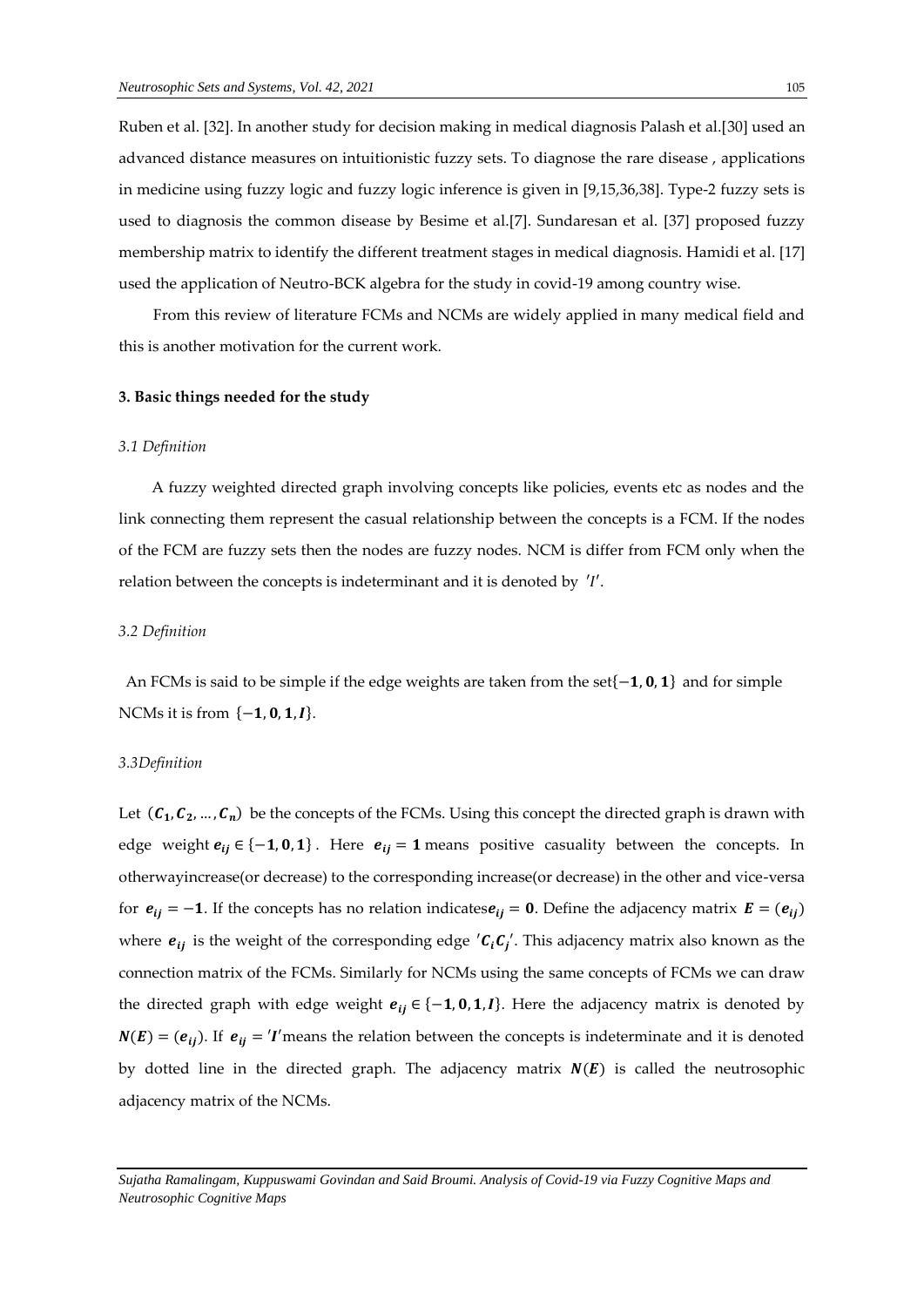## *3.4 Definition*

Let  $(C_1, C_2, ..., C_n)$  be the concepts of the FCMs(NCMs). The instantaneous state vector  $A =$  $(a_1, a_2, ..., a_n)$  where  $a_i \in \{0, 1, I\}$  represent the ON-OFF-INDETERMINATE position of the node. If  $a_i = 0$  means OFF,  $a_i = 1$  means ON and  $a_i = I$  means indeterminate for  $i = 1, 2, 3, \dots, n$ .

#### *3.5 Definition*

If the edges form a directed cycle then FCMs (NCMs) is said to be cyclic, otherwise acyclic. An FCMs (NCMs) with cycles is said to have a feedback. If the FCMs (NCMs) has a feedback, then the FCMs (NCMs) is called a dynamical system.

## *3.6 Definition*

Let  $C_1C_2$ ,  $C_2C_3$ , ...  $C_mC_n$  (for  $m \neq n$ ) be a cycle. We will say that the dynamical system goes round and round, if the concept  $'C_i'$  is ON and if the causality passes through the edges of the cycle and again causes ' $C_i'$ . This is true for any ' $C_i'$  for  $i = 1, 2, 3, ..., n$ . The hidden pattern is the equilibrium state of the dynamical system. If the equilibrium state is a unique state vector, then it is fixed point or limit cycle. This is applicable for both FCMs and NCMs.

#### *3.1.1 The pseudo code for the proposed method*

1. Collect the concepts or nodes for the covid-19 problem.

2. Construct the directed graph, neutrosophic directed graph and the corresponding adjacency matrix  $\boldsymbol{E}$  and  $\boldsymbol{N}(\boldsymbol{E})$ through experts (Doctors) opinion.

3. Take any concept  $C_i$  ( $i = 1, 2, 3, ..., n$ ) in ON state.

4. To find the hidden pattern of  $C_i$  ( $i = 1, 2, 3, ..., n$ ), the instaneous input vector  $A_1 = (a_1, a_2, ..., a_n)$ is defined by assigning  $a_1 = 1$  for  $i = 1$  and other  $a_i's = 0$  if the concept  $C_1$  is switch ON and similarly for other concepts.

5. Multiply  $A_1$  with **E** and  $N(E)$ , we get another row vector namely  $(b_1, b_2, ..., b_n)$ . Here the new operation is introduced called threshold operation and it is denoted by the symbol  $' \rightarrow'$ . This operation is done by putting  $b_i=1$  to the corresponding ON state concept  $C_i$  ( $i = 1, 2, 3, ..., n$ ) and 0 for remaining  $\,b_i$ . After this updation we will get another vector called  $\,A_2.$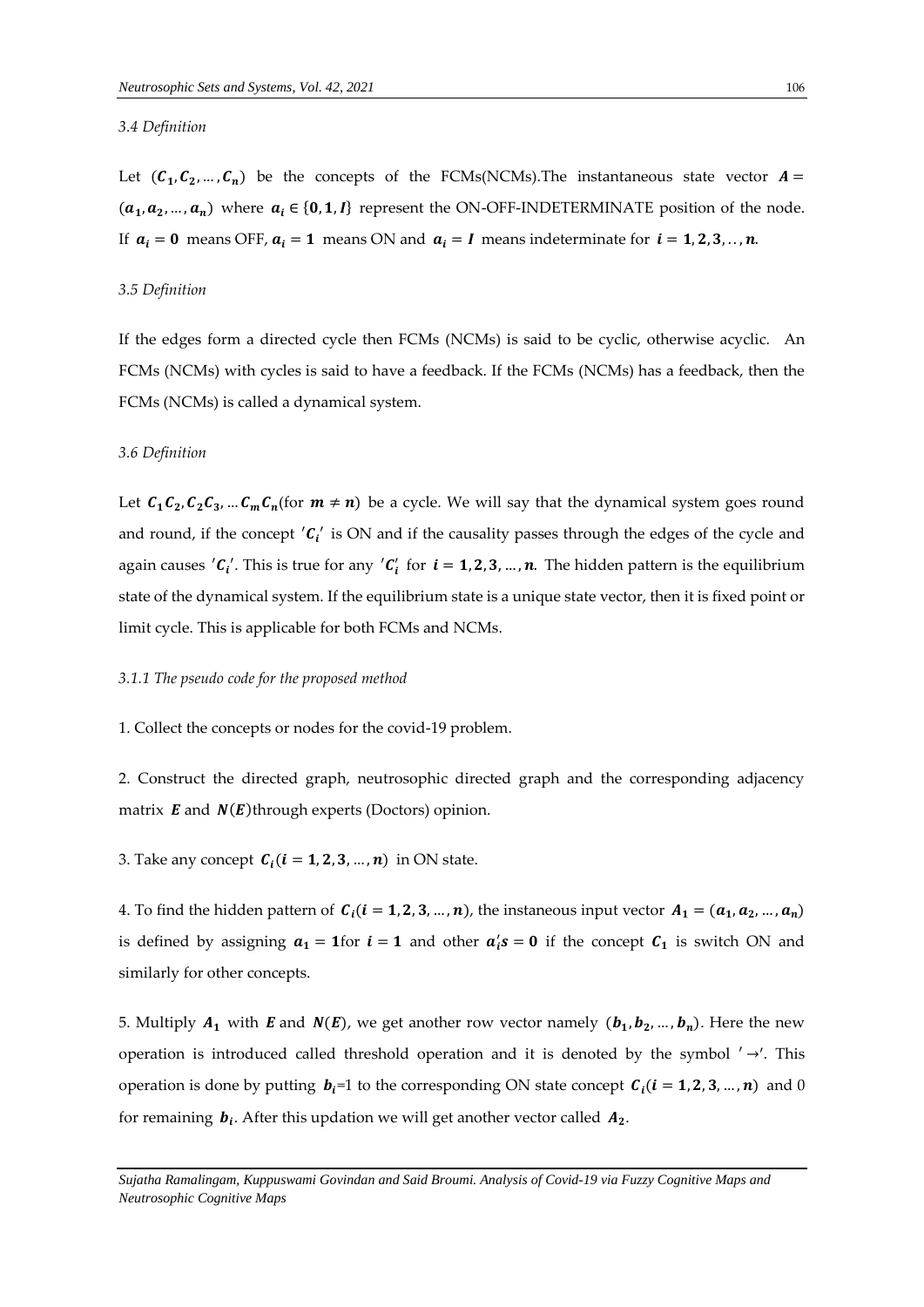6. Multiply  $A_2$  with  $E$  and  $N(E)$  and repeat the same procedure to reach the fixed point. Similarly we follow the same procedure to find the hidden pattern and indeterminacy for all the concepts of the disease covid-19. Both FCMs and NCMs will function mainly on expert's opinion. To avoid biasness, it is necessary to consider more than one experts.

## **4. Reasons and Secure from Novel Coronavirus (covid-19) using FCMs and NCMs**

This work concentrates on reasons, transmission mode and precaution method of the coronavirus (Covid-19) using FCMs and NCMs. The different concepts considered for this analysis is identified and is given in the Table-1.

| Concepts        | Explanation                    |
|-----------------|--------------------------------|
| $C_{1}$         | Fever with cold, cough and     |
|                 | difficulty in breathing        |
| $c_{2}$         | No symptoms                    |
| $C_3$           | Maintaining social distance,   |
|                 | wearing mask and continuous    |
|                 | hand wash.                     |
| $\mathcal{C}_4$ | High blood pressure, diabetes, |
|                 | tuberculosis, cancer patient,  |
|                 | elder people who are violating |
|                 | $\mathcal{C}_3$ .              |
| $C_5$           | Travelling history             |
| $C_6$           | Possibility of Covid-19.       |
| $C_7$           | High risk factor for getting   |
|                 | Covid-19.                      |
| $C_{8}$         | Prevention<br>from<br>measures |
|                 | Covid-19.                      |

Table-1 Concepts considered for the proposed work

 We are taken the above eight main concepts for this study. First we work on FCMs .In Figure 1 we give the directed graph and the connection square matrix  $E$  according to first experts opinion.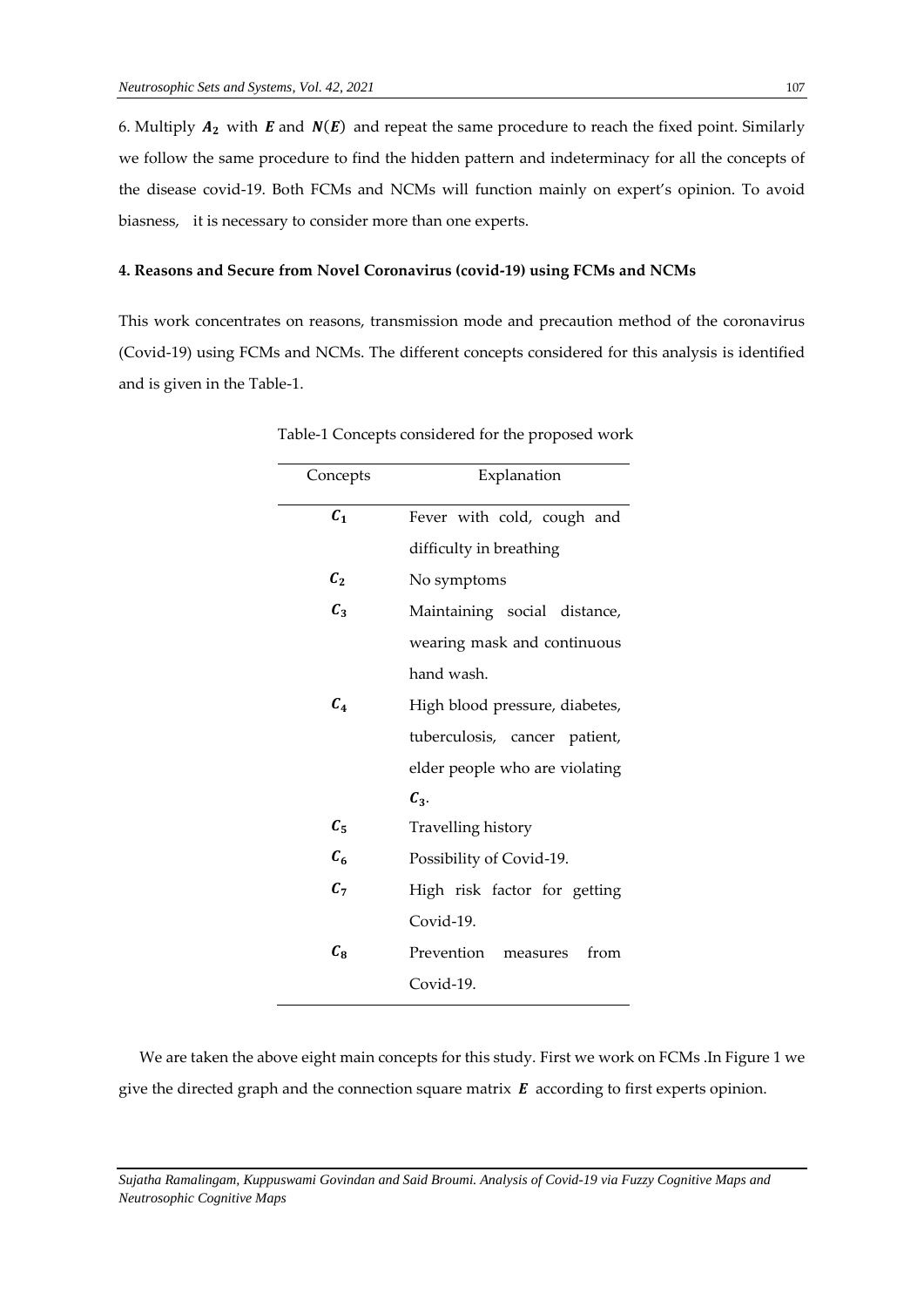

**Figure-1** Directed graph given by the first expert for the analysis of covid-19.

The connection matrix  $\boldsymbol{E}$  is given by

|                           |                                                               | $C_1$ $C_2$ $C_3$ $C_4$ $C_5$ $C_6$ $C_7$ $C_8$ |  |  |  |
|---------------------------|---------------------------------------------------------------|-------------------------------------------------|--|--|--|
| $C_{1}$                   | $\begin{bmatrix} 0 & 0 & 0 & 0 & 0 & 1 & 0 & 0 \end{bmatrix}$ |                                                 |  |  |  |
|                           | $C_2$ 0 0 0 0 0 1 0 0                                         |                                                 |  |  |  |
|                           | $C_3$ 0 0 0 0 0 0 0 1                                         |                                                 |  |  |  |
|                           | $C_4$ 0 0 0 0 0 0 1 0                                         |                                                 |  |  |  |
| $E = C_5$ 0 0 0 0 0 1 1 0 |                                                               |                                                 |  |  |  |
|                           |                                                               |                                                 |  |  |  |
|                           | $C_7$ 0 0 0 1 1 0 0 0                                         |                                                 |  |  |  |
| $C_8 \mid 0$              |                                                               | $0$ 1 0 0 0 0 0                                 |  |  |  |
|                           |                                                               |                                                 |  |  |  |

Case-1 First we consider the concept  $C_6$  i.e the possibility of covid-19. Take  $A_1 = (0,0,0,0,0,1,0,0)$ the effect of  $A_1$  on  $E$  is given by

$$
A_1E = (1,1,0,0,0,0,0,0)
$$
  
\n
$$
\rightarrow (1,1,0,0,0,1,0,0)
$$
  
\n
$$
= A_2.
$$
  
\n
$$
A_2E = (1,1,0,0,0,2,0,0)
$$
  
\n
$$
\rightarrow (1,1,0,0,0,1,0,0)
$$
  
\n
$$
= A_3.
$$
  
\n(3)

Here 
$$
A_2 = A_3
$$
.

Case-2 Next we consider the concept  $C_7$  i.e High risk for getting covid-19. Take  $A_1 =$ (0,0,0,0,0,1,0,0) the effect of  $A_1$  on  $E$  is given by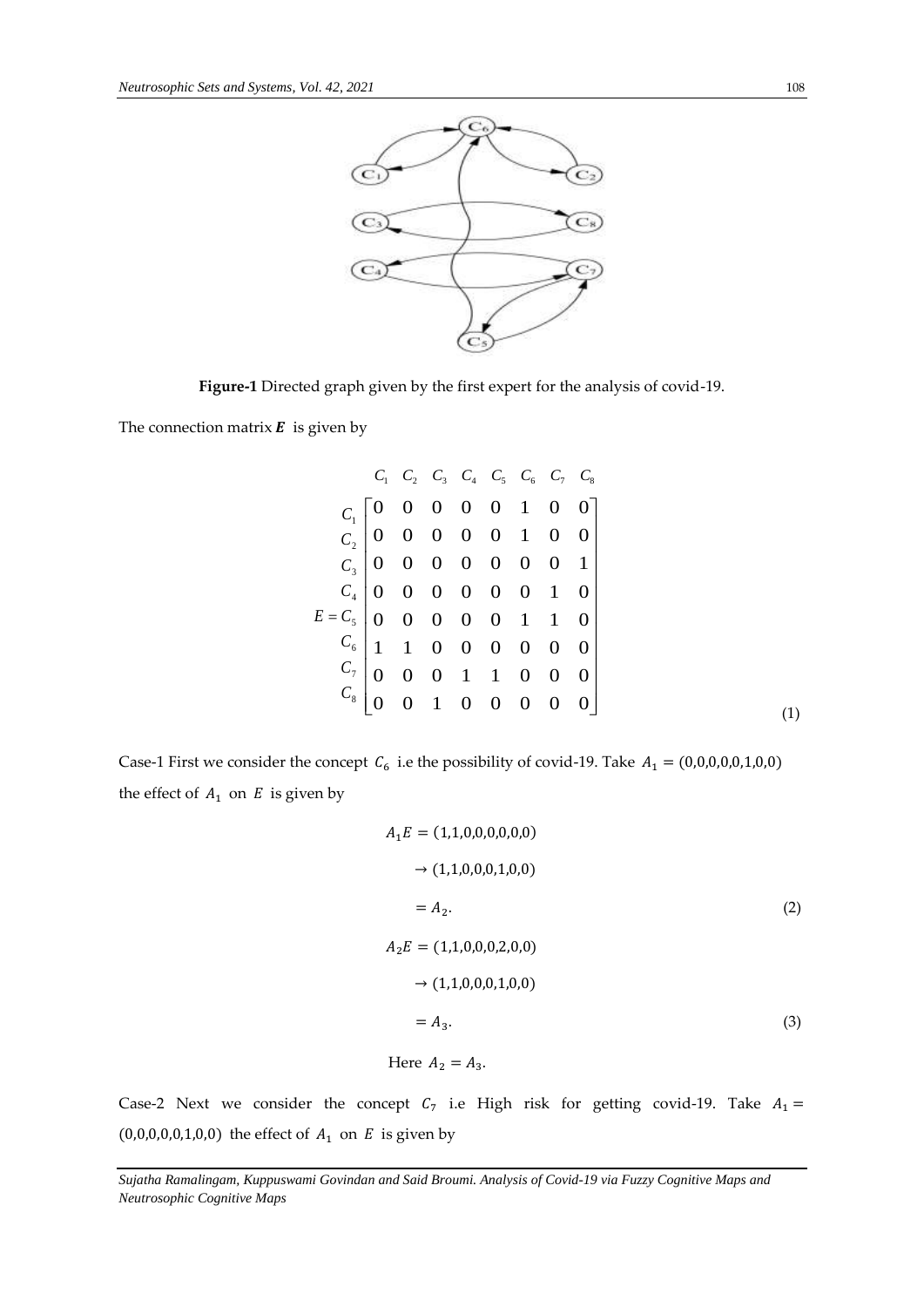$$
A_1E = (0,0,0,1,1,0,0,0)
$$
  
\n
$$
\rightarrow (0,0,0,1,1,0,1,0)
$$
  
\n
$$
= A_2.
$$
  
\n
$$
A_2E = (0,0,0,1,1,1,2,0)
$$
  
\n
$$
\rightarrow (0,0,0,1,1,1,1,0)
$$
  
\n
$$
= A_3.
$$
  
\n
$$
A_3E = (1,1,0,1,1,1,2,0)
$$
  
\n
$$
\rightarrow (1,1,0,1,1,1,1,0)
$$
  
\n
$$
= A_4.
$$
  
\n
$$
A_4E = (1,1,0,1,1,3,2,0)
$$
  
\n
$$
\rightarrow (1,1,0,1,1,1,1,0)
$$
  
\n
$$
= A_5.
$$
  
\n(7)

Here  $A_4 = A_5$ .

Case-3 Now we consider the concept  $C_3$  i.e Maintaining social distance, wearing mask and continuous hand wash i.e Take  $A_1 = (0,0,1,0,0,0,0,0)$  the effect of  $A_1$  on  $E$  is given by

$$
A_1E = (0,0,0,0,0,0,0,1)
$$
  
\n
$$
\rightarrow (0,0,1,0,0,0,0,1)
$$
  
\n
$$
= A_2.
$$
  
\n(8)  
\n
$$
A_2E = (0,0,1,0,0,0,0,1)
$$
  
\n
$$
\rightarrow (0,0,1,0,0,0,0,1)
$$
  
\n
$$
= A_3.
$$
  
\n(9)  
\nHere  $A_2 = A_3.$ 

Case-4 Finally we consider the concept  $C_8$  i.e the prevention method from covid-19. Take  $A_1 =$ (0,0,0,0,0,0,0,1) the effect of  $A_1$  on  $E$  is given by

$$
A_1E = (0,0,1,0,0,0,0,0)
$$
  
\n
$$
\rightarrow (0,0,1,0,0,0,0,1)
$$
  
\n
$$
=A_2
$$
 (10)

*Sujatha Ramalingam, Kuppuswami Govindan and Said Broumi. Analysis of Covid-19 via Fuzzy Cognitive Maps and Neutrosophic Cognitive Maps*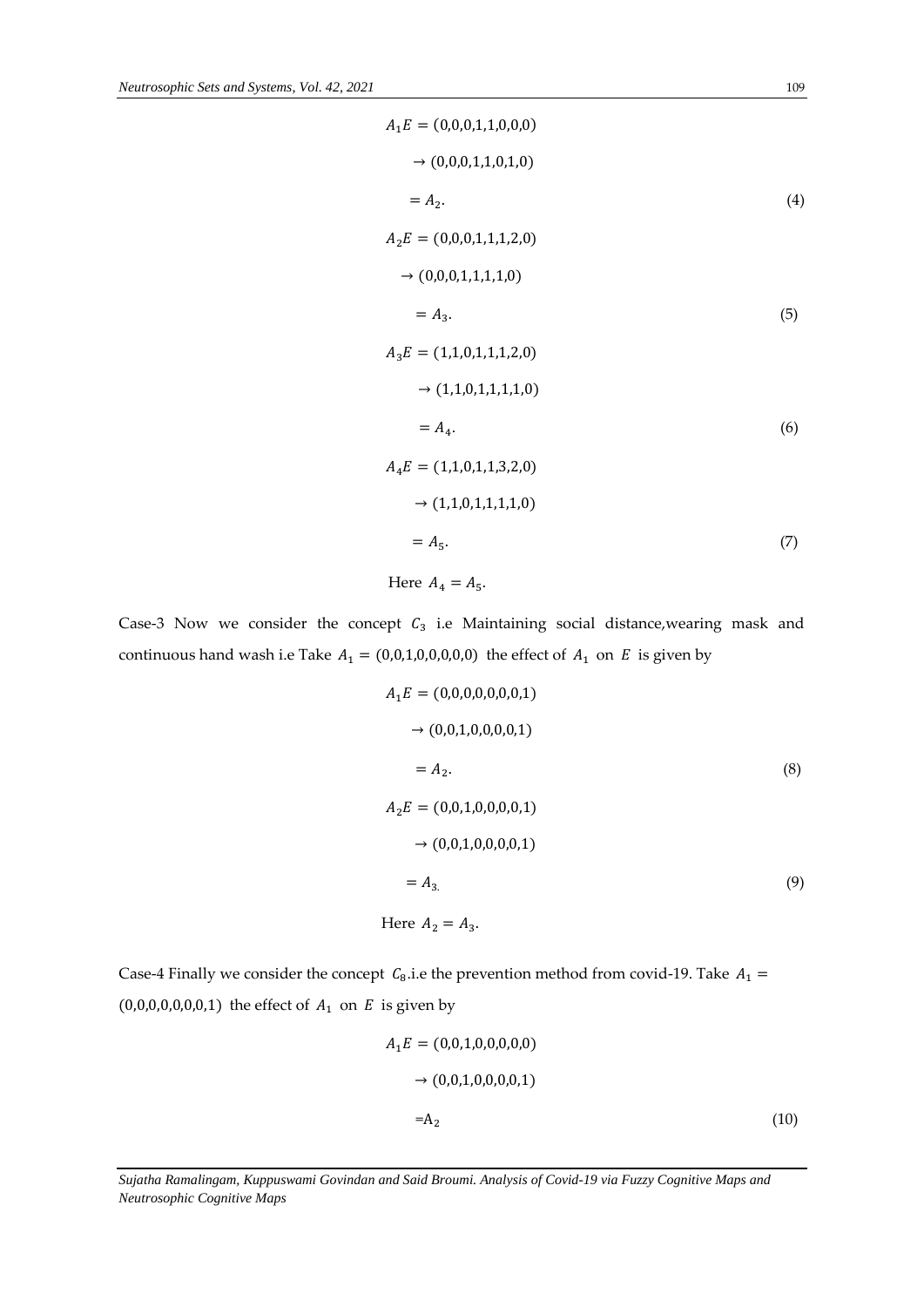$$
A_2E = (0,0,1,0,0,0,0,1)
$$
  
\n
$$
\rightarrow (0,0,1,0,0,0,0,1)
$$
  
\n
$$
= A_3
$$
 (11)

Here  $A_2 = A_3$ 

Now the first expert is allow to give the answers concerning the indeterminacy of the concepts. The corresponding neutrosophic graph is given in Figure-2.



**Figure-2** Neutrosophic directed graph given by the first expert for the analysis of covid-19.

The neutrosophic adjacency matrix  $N(E)$  is given by

$$
C_1 \begin{bmatrix} C_1 & C_2 & C_3 & C_4 & C_5 & C_6 & C_7 & C_8 \end{bmatrix}
$$
\n
$$
C_1 \begin{bmatrix} 0 & 0 & 0 & 0 & 0 & 1 & 0 & 0 \\ 0 & 0 & 0 & 0 & 0 & 1 & 0 & 0 \\ 0 & 0 & 0 & 0 & 0 & 0 & 0 & 1 \\ 0 & 0 & 0 & 0 & 0 & 0 & 1 & 1 & 0 \\ 0 & 0 & 0 & 0 & 0 & 1 & 1 & 0 \\ 0 & 0 & 0 & 0 & 0 & 1 & 1 & 0 \\ 0 & 0 & 0 & 1 & 1 & 0 & 0 & 0 \\ 0 & 0 & 0 & 1 & 1 & 0 & 0 & 0 \\ 0 & 0 & 0 & 1 & 0 & 0 & 0 & 0 \end{bmatrix}
$$
\n
$$
(12)
$$

Case-1First we consider the concept  $C_6$  i.e the possibility of covid-19. Take  $A_1 = (0,0,0,0,0,1,0,0)$  the effect of  $A_1$  on  $E$  is given by

$$
A_1 N(E) = (1, I, 0, I, I, 0, 0, 0)
$$
  
\n
$$
\rightarrow (1, I, 0, I, I, 1, 0, 0)
$$
  
\n
$$
= A_2
$$
 (13)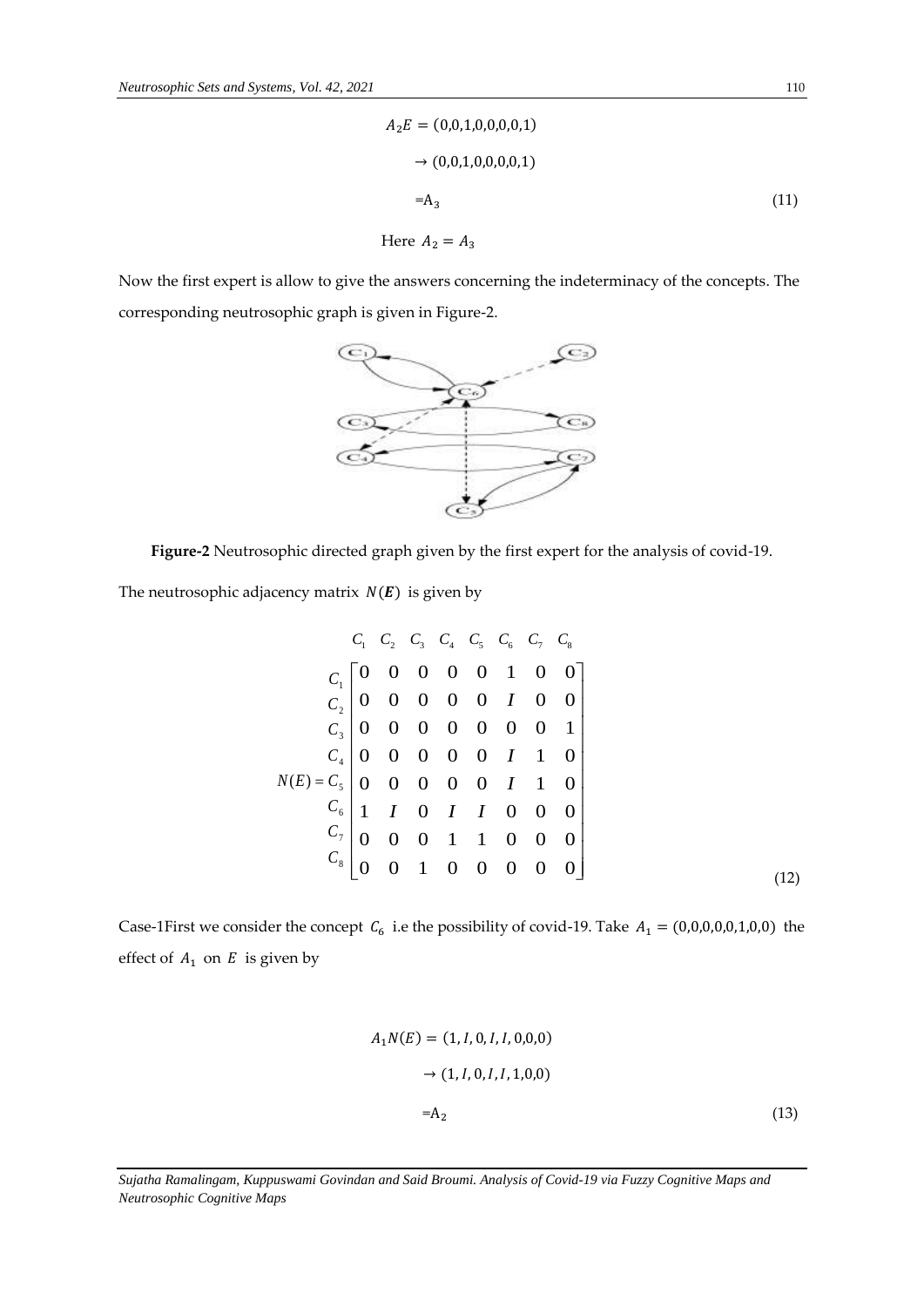$$
A_2N(E) = (1, I, 0, I, I, 1 + 3I^2, 2I, 0)
$$
  
\n
$$
\rightarrow (1, I, 0, I, I, 1, 2I, 0).
$$
  
\n
$$
= A_3.
$$
  
\n
$$
A_3N(E) = (1, I, 0, 3I, 2I, 1 + 3I^2, 2I, 0)
$$
  
\n
$$
\rightarrow (1, I, 0, I, I, 1, 2I, 0).
$$
  
\n
$$
= A_4.
$$
  
\n(15)

Here  $A_3 = A_4$ .

Next we construct the FCMs based on the second expert with the same set of attributes. we give the directed graph in Figure-3 and the connection square matrix  $E$  according to second experts opinion.



**Figure-3** Directed graph given by the second expert for the analysis of covid-19.

The corresponding connection matrix  $\boldsymbol{E}$  is given by

$$
C_1 \ C_2 \ C_3 \ C_4 \ C_5 \ C_6 \ C_7 \ C_8
$$
\n
$$
C_1 \begin{bmatrix} 0 & 0 & 0 & 0 & 0 & 1 & 0 & 0 \\ 0 & 0 & 0 & 0 & 0 & 1 & 0 & 0 \\ 0 & 0 & 0 & 0 & 0 & 1 & 0 & 0 \\ 0 & 0 & 0 & 0 & 0 & 0 & 0 & 1 \\ 0 & 0 & 0 & 0 & 0 & 0 & 1 & 0 \\ 0 & 0 & 0 & 0 & 0 & 1 & 1 & 0 \\ 0 & 0 & 0 & 1 & 1 & 0 & 0 & 0 \\ 0 & 0 & 0 & 1 & 1 & 0 & 0 & 0 \\ 0 & 0 & 0 & 1 & 0 & 0 & 0 & 0 \end{bmatrix}
$$
\n
$$
E = C_5 \begin{bmatrix} 0 & 0 & 0 & 0 & 0 & 1 & 1 & 0 \\ 0 & 0 & 0 & 0 & 1 & 1 & 0 & 0 \\ 0 & 0 & 0 & 1 & 1 & 0 & 0 & 0 \\ 0 & 0 & 0 & 0 & 0 & 0 & 0 \end{bmatrix}
$$
\n(16)

Case-1 we consider the concept  $C_6$  i.e the possibility of covid-19. Take  $A_1 = (0,0,0,0,0,1,0,0)$  the effect of  $A_1$  on  $E$  is given by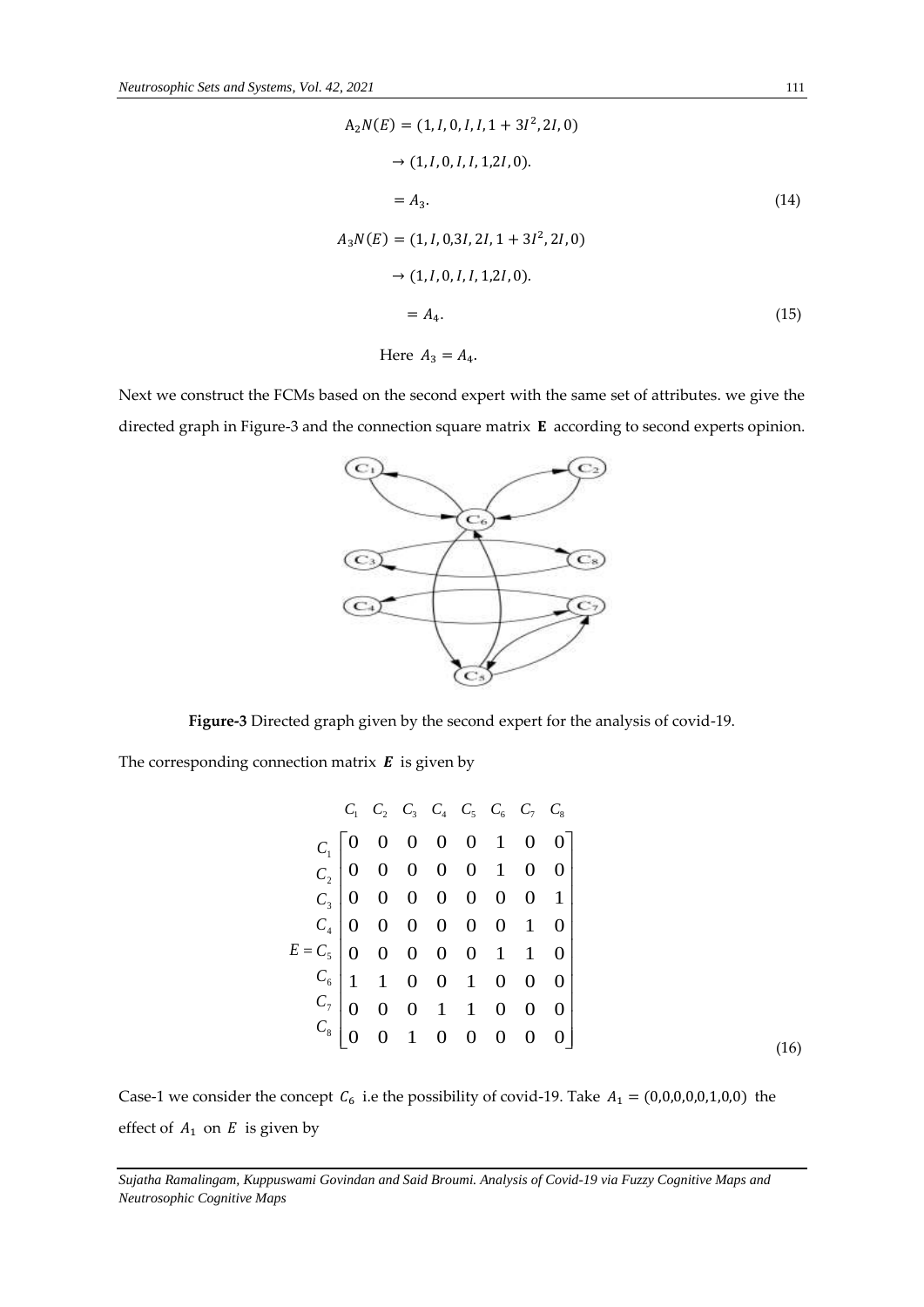$$
A_1E = (1,1,0,0,1,0,0,0)
$$
  
\n
$$
\rightarrow (1,1,0,0,1,1,0,0)
$$
  
\n
$$
= A_2
$$
  
\n
$$
A_2E = (1,1,0,0,1,3,1,0)
$$
  
\n
$$
\rightarrow (1,1,0,0,1,1,1,0)
$$
  
\n
$$
= A_3.
$$
  
\n
$$
A_3E = (1,1,0,1,2,3,1,0)
$$
  
\n
$$
\rightarrow (1,1,0,1,1,1,1,0)
$$
  
\n
$$
= A_4.
$$
  
\n
$$
A_4E = (1,1,0,1,2,3,2,0)
$$
  
\n
$$
\rightarrow (1,1,0,1,1,1,1,0)
$$
  
\n
$$
= A_5.
$$
  
\n(20)

Here  $A_4 = A_5$ .

Now the second expert is allow to give the options concerning the indeterminacy of the concepts. The corresponding neutrosophic graph is given in Figure-4.



**Figure-4** Neutrosophic directed graph given by the second expert for the analysis of covid-19.

The neutrosophic adjacency matrix  $N(E)$  is given by

$$
C_1 \quad C_2 \quad C_3 \quad C_4 \quad C_5 \quad C_6 \quad C_7 \quad C_8
$$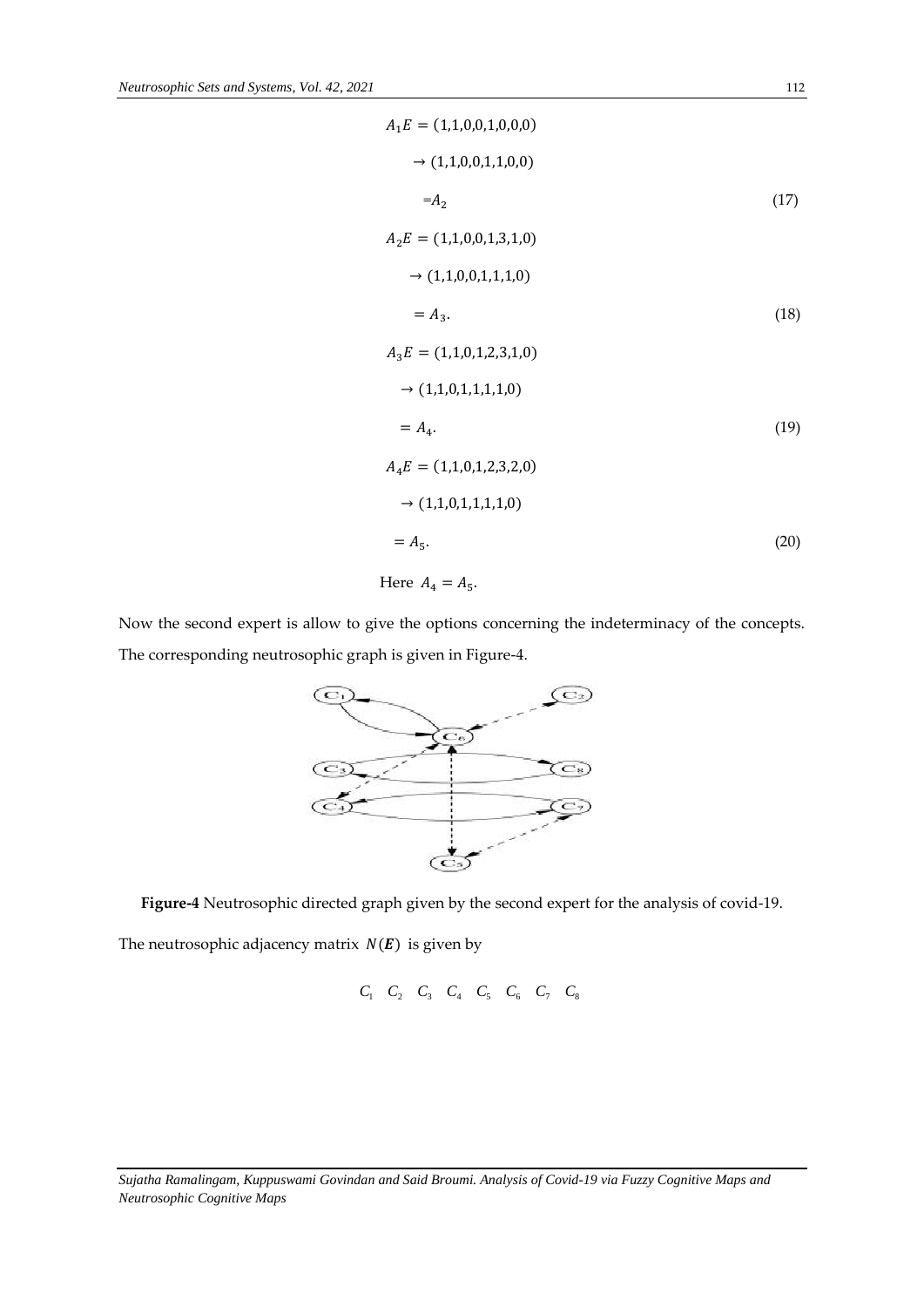$$
C_1 \begin{bmatrix} 0 & 0 & 0 & 0 & 0 & 1 & 0 & 0 \\ 0 & 0 & 0 & 0 & 0 & I & 0 & 0 \\ C_2 \end{bmatrix}
$$
  
\n
$$
C_3 \begin{bmatrix} 0 & 0 & 0 & 0 & 0 & 1 & 0 & 0 \\ 0 & 0 & 0 & 0 & 0 & 0 & 0 & 1 \\ 0 & 0 & 0 & 0 & 0 & I & 1 & 0 \\ 0 & 0 & 0 & 0 & 0 & I & 1 & 0 \\ C_6 \end{bmatrix}
$$
  
\n
$$
N(E_1) = C_5 \begin{bmatrix} 0 & 0 & 0 & 0 & 0 & 1 & 1 & 0 \\ 0 & 0 & 0 & 0 & 0 & I & 1 & 0 \\ 0 & 0 & 0 & 1 & I & 0 & 0 & 0 \\ 0 & 0 & 0 & 1 & I & 0 & 0 & 0 \\ 0 & 0 & 0 & 0 & 0 & 0 & 0 & 0 \end{bmatrix}
$$
 (21)

Case-1 Again we consider the concept  $C_6$  i.e the possibility of covid-19. Take  $A_1 = (0,0,0,0,0,1,0,0)$ the effect of  $A_1$  on  $E$  is given by

$$
A_1N(E) = (1, I, 0, I, I, 0, 0, 0)
$$
  
\n
$$
\rightarrow (1, I, 0, I, I, 1, 0, 0)
$$
  
\n
$$
= A_2
$$
  
\n
$$
A_2N(E) = (1, I, 0, 2I, I, 1, 2I, 0)
$$
  
\n
$$
\rightarrow (1, I, 0, 2I, I, 1, 2I, 0).
$$
  
\n
$$
= A_3.
$$
  
\n
$$
A_3N(E) = (1, I, 0, 3I, 3I, 1, 3I, 0)
$$
  
\n
$$
\rightarrow (1, I, 0, 3I, 3I, 1, 3I, 0)
$$
  
\n
$$
= A_4.
$$
  
\n(24)

Here  $A_3 = A_4$ .

## **5. Conclusion**

 FCMs and NCMs play a very important role in medical field because it involves uncertainty and indeterminacy. This study uses both the techniques for the analysis of covid-19 and we reached many important solutions. First, the results for the various attributes for this covid-19 based on FCMs is discussed.

 According to first expert from case-1, the possibility of covid-19 mainly because of fever with cold, cough and difficulty in breathing and no symptoms. From case-2, persons having fever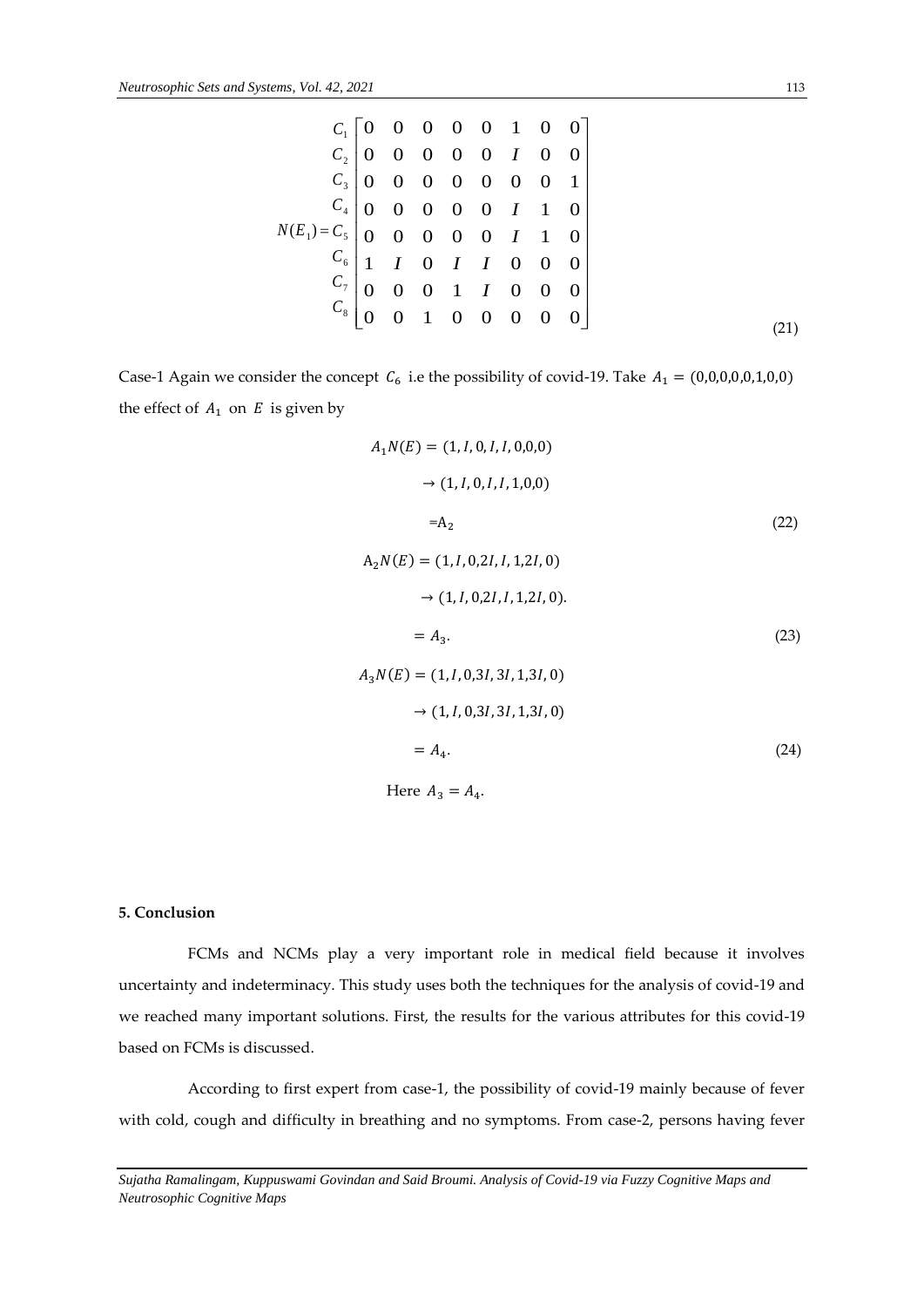with cold, cough and difficulty in breathing, without any symptoms, persons having disease mentioned in  $C_4$  violating the precaution methods, travelling from countries to countries are all have to get possibility of getting and high risk of getting this disease. Maintaining social distance, wearing mask and continuous hand washing are the main precaution method and vice-versa for this disease from case-3 and case-4. From the second expert is concern, except the concepts  $C_3$  and  $C_8$ all are main reasons for the possibilities of this disease. Next, we see the indeterminant factor regarding this disease using NCMs.

 As far NCMs is concern we are getting the same fixed points for both the experts. Persons having no symptoms, high blood pressure, diabetes, tuberculosis, cancer patients, older people who are not following any precaution method mentioned in  $C_3$ , travelling history persons are indeterminant factors for the physician to decide for the possibility and the high risk of getting of this covid-19. The results of this study is suitably matches the current world situation of this disease and we have to strictly follow the precautions mentioned in  $C_3$  to prevent from this invisible disease. The proposed study mathematically analyze the disease using fuzzy and neutrosophic techniques, and it is very useful to all to know the root cause of the epidemic as well as the procedures to be followed to protect from this disease. In future this research can be extended using various fuzzy techniques.

**Acknowledgments:** The authors thank Sri Sivasubramaniya Nadar College of Engineering and Sri Venkateswaraa College of Technology Management for their support.

**Conflicts of Interest:** The authors declare no conflict of interest.

## **References**

- *[1]* Abdel-Basset,M.; Mohamed,R.; Elhoseny,M. A model for the effective COVID-19 identification in uncertainty environment using primary symptoms and CT scans. *Health Informatics Journal*, **2020**, pp 1-18.
- *[2]* Abdel-Basset,M.; Nabeeh,N.A.; El-Ghareeb,H.A.; Abelfetouh,A. Utilizing Neutrosophic Theory to Solve Transition Difficulties in IoT-based Enterprises. *Enterprise Information Systems*, **2019**, 14, pp 1-21.
- [3] Albert William,M.; Victor Devadoss.A.; Janet Sheeba.A. A Study on the Symptoms of Breast Cancer using Fuzzy Cognitive Maps. *International Journal of Engineering Research & Technology*, **2012**, 1, pp 1-4.
- [4] Amirkani,A.; Papageorgiou,E.I.; Mohseni,A.; Mosavi,M.R. A Review of Fuzzy Cognitive Maps in Medicine: Taxonomy, Methods, and Applications. *Computer Methods and Programs in Biomedicine*, **2017**, 142, pp 129-145.
- [5] Antigoni.P.Anninou.; Peter,P.Groumpos.; Panagiotis Poulios.; Ioannis.Gkliatis. A New Approach of Dynamic Fuzzy Cognitive Knowledge Networks in Modelling Diagnosing Process of Meniscus Injury. *International Federation of Automatic Control* (IFAC papers online), **2017**, 50-1, pp 5861-5866.
- [6] Ashraful Alam,Md. Fuzzy Cognitive Maps Approach to Identify Risk Factors of Diabetes. *Journal of Physical Sciences,* **2017**,22, pp13-21.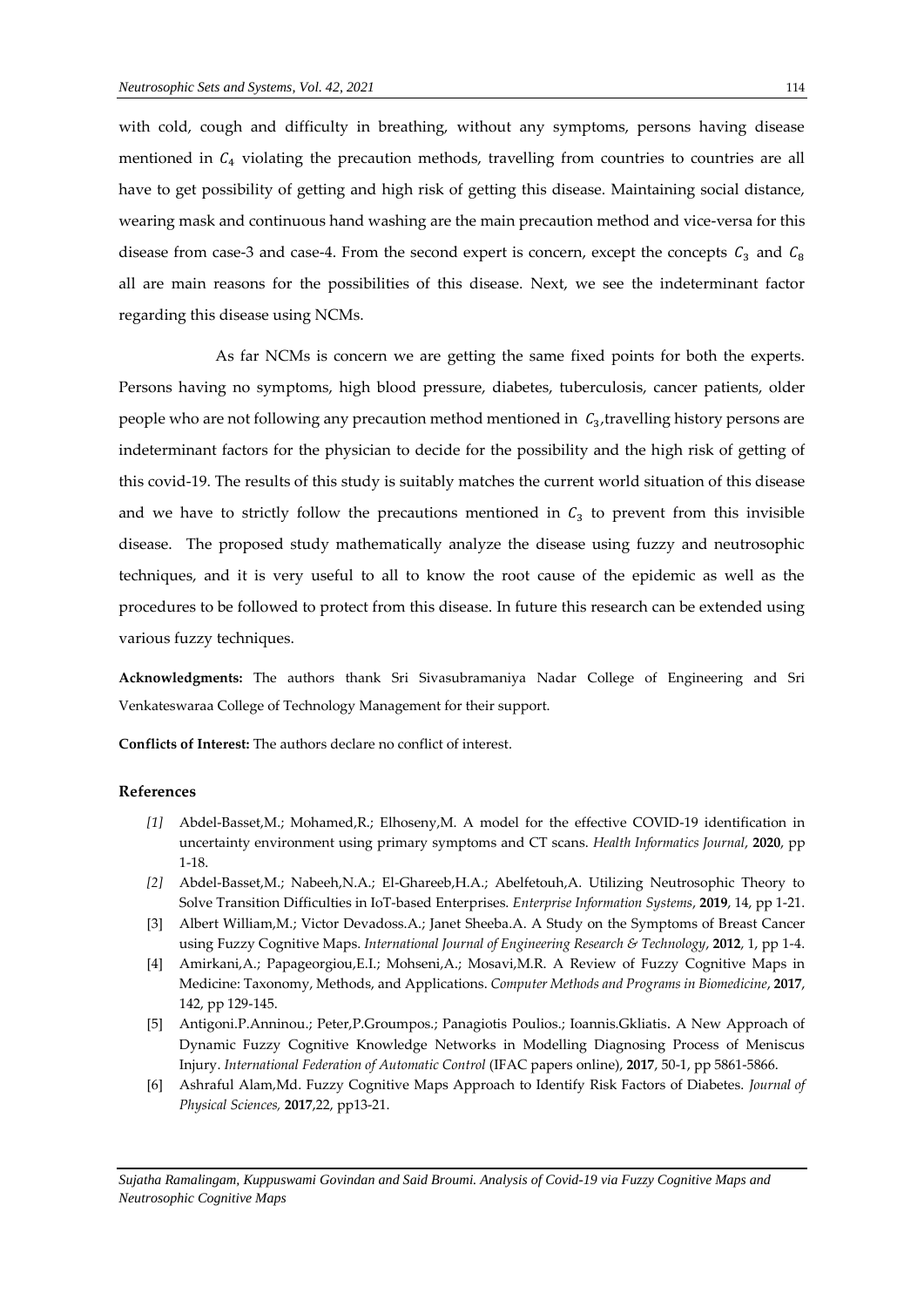- *[7]* Besime,E.; Abiyev,R.H. Diagnosis of Common Diseases Using Type-2 Fuzzy System*. [ICMLSC 2019:](https://dl.acm.org/doi/proceedings/10.1145/3310986)  [Proceedings of the 3rd International Conference on Machine Learning and Soft Computing,](https://dl.acm.org/doi/proceedings/10.1145/3310986)* **2019**, pp 239–243.
- [8] Chao,Z.; Deyu,L.; Said Broumi and ArunKumar,S. Medical Diagnosis based on Single Valued Neutrosophic Probabilistic Rough Multisets over Two Universes. *Symmetry*, **2018**, 10(6), pp 1-16.
- [9] Choudhury,B.S. ;Dhara,P.S.; Saha,P. An application of fuzzy logic on importing medicines.*International Journal of Healthcare Management*, **2019**, pp 1-7.
- [10] Chrysostomos, D.S.; Voula, C.G. Fuzzy Cognitive Maps Structure for Medical Decision Support Systems. *Studies in Fuzziness and Soft Computing*, **2008**, pp 1-5.
- [11] Chitra,B.; Nedunchelian,R. Gene selection and dynamic neutrosophic cognitive map with bat algorithm (DNCM-BA) for diagnose of rheumatoid arthritis (RAs). *International Journal of Engineering & Technology,***2018**, 7, pp 242-250.
- *[12]* Deepika,K. ; Savita,G.; Sukhwinder, S. Applications of Neutrosophic Sets in Medical Image Denoising and Segmentation. *New Trends in Neutrosophic Theory and Applications,* **2016***,* pp *257-275.*
- *[13]* Douali,N.; Papageorgiou,E.I.; Roo, J.D.; Cools,H.; Jaulent,M.C. Clinical Decision Support System based on Fuzzy Cognitive Maps*. Journal of Computer Science & Systems Biology*, **2015**, 8(1), pp 112-120.
- [14] Evangelia,B.; Chrysostomos,D.; George,M.; Voula,C,G. Time Dependent Fuzzy Cognitive Maps for Medical Diagnosis*[.Artificial Intelligence: Methods and Applications](https://link.springer.com/book/10.1007/978-3-319-07064-3)*, **2014**, 8445, pp 544-554.
- [15] Greeda,J.; Mageswari,A,; Nithya.R.A. Study on Fuzzy Logic and its Applications in Medicine. *International Journal of Pure and Applied Mathematics*, **2018**, 119(16), pp 1515-1525.
- [16] Gaurav.; Megha Kumar.; Kanika,B.; Swati,A. Hybrid Model for Medical Diagnosis using Neutrosophic Cognitive Maps with Genetic Algorithms. *[IEEE International Conference on Fuzzy](https://ieeexplore.ieee.org/xpl/conhome/7329077/proceeding)  [Systems](https://ieeexplore.ieee.org/xpl/conhome/7329077/proceeding)*[\(FUZZ-IEEE\),](https://ieeexplore.ieee.org/xpl/conhome/7329077/proceeding) **2015**, pp 1-7.
- [17] Hamidi,M.; Smarandache.F. Neutro-BCK-Algebra. *International journal of Neutrosophic Science,* **2020,** 8(2), pp 110-117.
- *[18]* Innocent,P.R.; John,R.I.; Garibald,G.M. Fuzzy Methods for Medical Diagnosis. *Applied Artificial Intelligence,* **2005**, 19, pp 69-98.
- [19] Khodadadi,M., ; Shayanfar,H. ; Maghooli,K. ; Hooshang Mazinan,A. Prediction of Stroke Probability Occurrence Based on Fuzzy Cognitive Maps. AUTOMATIKA, **2019**, 4, pp 385-392.
- [20] Kosko, B. Fuzzy Cognitive Maps. *International Journal of Man Machine studies*, **1986**, 24, pp 65–75.
- [21] Merlyn Margaret,H.; Lilly Merline,W.A. Study on the Symptoms of Migraine using Induced Fuzzy Cognitive Maps. AIP Conference Proceedings, **2019**, 2112, pp 1-5.
- [22] Masooma,R.H.; Muhammad,R.; [Smarandache.](https://www.researchgate.net/profile/Florentin_Smarandache)F. m-Polar Neutrosophic Topology with Applications to Multi-criteria Decision-Making in Medical Diagnosis and Clustering Analysis. *[International](https://www.researchgate.net/journal/1562-2479_International_Journal_of_Fuzzy_Systems) Journal of Fuzzy [Systems](https://www.researchgate.net/journal/1562-2479_International_Journal_of_Fuzzy_Systems)*, **2020**, 22(1), pp 273-292.
- [23] [Muhammad,A.;](https://www.researchgate.net/profile/Muhammad_Aslam2) Osama H. A.; Rehan,K. New Diagnosis Test under the Neutrosophic Statistics: An Application to Diabetic Patients. *BioMed Research International*, **2020**, 7, pp 1-7**.**
- [24] Mumtaz ,A. ; Nguyen,V.M. ; Le, H.S. A Neutrosophic Recommender System for Medical Diagnosis Based on Algebraic Neutrosophic Measures. *Applied Soft Computing*, **2018**, 71,pp 1054-1071.
- [25] Nabeeh,N.A.; Abdel-Basset,M.; Soliman,G. A model for evaluating credit rating and its impact on sustainability performance*, Journal of Cleaner Production*, **2021**, 280, pp 1-16.
- [26] Nabeeh,N.A.; Smarandache,F.; Abdel-Basset,M.; El-Ghareeb,H.A.; Abelfetouh,A. An Integrated Approach and its Application to Personal Selection: A New Trend in Brain Processing and Analysis. *IEEE Access*. **2019,** 7, pp 29734-29744.
- [27] Nabeeh,N.A.; Abdel-Basset,M.; El-Ghareeb,H.A.; Abelfetouh,A. Neutrosophic Multi-Criteria Decision Making Approach for IoT-Based Entreprises. *IEEE Access*, **2019**,7, pp 59559-59574.
- [28] Neil, A.; Hilah,S. Fuzzy cognitive mapping: An Old Tool with New Uses in Nursing Research. [Journal](https://www.researchgate.net/journal/0309-2402_Journal_of_Advanced_Nursing) of [Advanced](https://www.researchgate.net/journal/0309-2402_Journal_of_Advanced_Nursing) Nursing, **2019**, 75(12), pp 1-8.
- [29] Nivetha,M.;Aleeswari,A. ;Lilly Merline,W.Risk Factors of Lifestyle Diseases Analysis by Decagonal Linguistic Neutrosophic Fuzzy Cognitive Map, *Materials Today: Proceedings*, **2020**, 24(3), pp 1939-1943.
- *[30]* Palash,D.;Soumendra, G.Fuzzy Decision Making in Medical Diagnosis Using an Advanced Distance Measure on Intuitionistic Fuzzy Sets. *The Open Cybernetics & Systemics Journal,* **2018,** 12, pp 136-149.